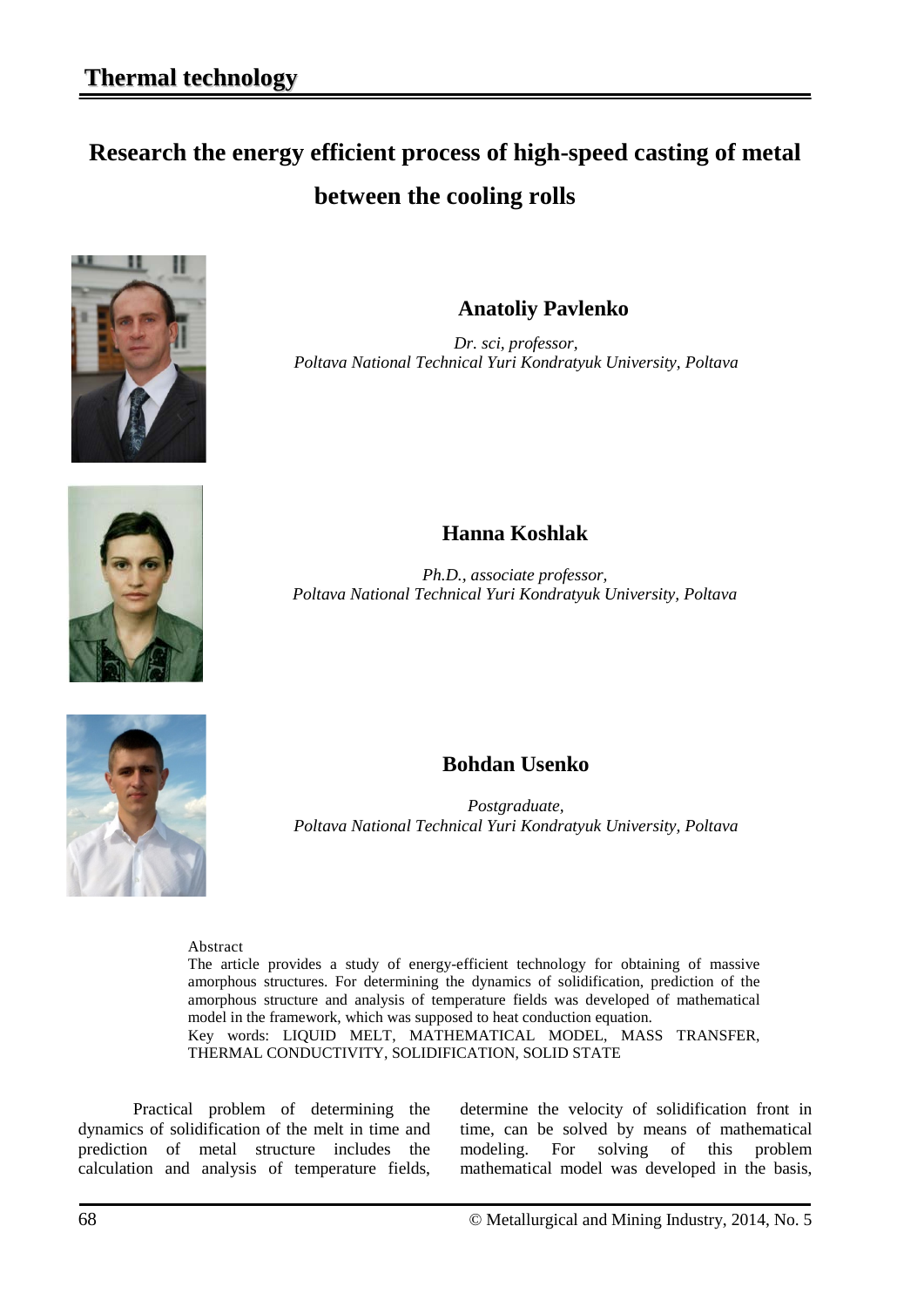which was supposed to thermal conductivity equation. Formation of continuous layer of metal is complex irreversible process, consisting of a series of simple phenomena, which in this case cannot be considered without interacting with each other. Irreversibility of the process is associated primarily with the irreversibility of heat and mass transfer. the internal motion in the solid and liquid phases. In the general case a quantitative description of the process is based on the consideration of nonequilibrium thermodynamics uninsulated heterogeneous system consisting of few components, and the phases separated and the environment bounding hull.

Continuous process of pulling the metal layer can be represented as flows of viscous incompressible layer between two elastic-plastic surfaces (rollers), moving with a certain velocity (Figure 1). Moreover, for an arbitrarily selected point in the cooling layer is characterized by a continuous change in temperature, pressure (stress), speed, distance to the boundary of the transition from liquid to solid state.



Figure 1. Scheme of pulling process of a continuous layer of metal. 1 - the liquid metal melt; 2 - form for the metal; 3 - cooled metal layer; 4 - cooled rollers.

Thus, consideration of the cast layer 3 is bounded on both sides by curved surfaces (rollers) 4. Layer 3 - viscous incompressible fluid.

#### **Formalization of the mathematical model**

Since the problem of the motion of continuously cast layer is closely related to the problem of heat exchange, the key is to thermal conductivity equation in a general form for a moving continuous medium (layer 3) in which there are distributed sources of heat of the phase transition, depending on the specific heat of phase transition [1]:

$$
\rho \cdot \frac{\partial}{\partial t} \left[ c(T)T - L\Psi \right] = \text{div} \left[ \lambda(T) \text{grad} T \right] + Q_{v} \qquad (1)
$$

and Fourier law thermal conductivity  $q = -\lambda(T)$ *gradT*. Here  $\rho$  - density; *c* - thermal capacity;  $\lambda$  - thermal conductivity;  $T$  - temperature; *L* - specific heat of the phase transition (solidification);  $\psi$  - the proportion of solid phase (the liquid phase  $\psi = 0$ , for the solid phase  $\psi = 1$ , in the mushy zone  $0 < \psi < 1$ );

 $Q_v$   $(x, y, z, t)$  - function characterizing the amount allocated during the solidification heat.

To obtain a unique solution of the problem it is necessary to supplement its initial and boundary conditions [2-3]:

$$
\lambda_m \frac{\partial T}{\partial x} = 0 \tag{2}
$$

$$
x = \frac{H}{2} \lambda_m \frac{\partial T}{\partial x} = \alpha (T_m - T_a)
$$
 (3)

where  $T_m$  – metal temperature,  ${}^{\circ}C$ 

 $T_a$  – air temperature,  ${}^{\circ}C$ 

$$
T(x,0) = 1300 \,^{\circ}C \tag{4}
$$

At the phase boundary solid metal - liquid melt is given by the boundary condition of Stephen:

$$
\lambda_1 \frac{\partial T_1(t, \xi(t))}{\partial n} - \lambda_2 \frac{\partial T_2(t, \xi(t))}{\partial n} = L \frac{d\xi(t)}{dt},\tag{5}
$$

where  $\xi(t)$  – equation of the curve separating phases solid metal - liquid melt, *L* – heat change of state, J/K (empirically determined value for the transition of the liquid melt in the solid metal),  $n -$  normal to the curve,  $T_1(t,r)$  – temperature of the solid phase (solid metal),  $T_2(t,r)$ – temperature of liquid phase (liquid melt),  $\lambda_1$  – temperature diffusivity coefficient of the solid metal,  $\lambda_2$  – temperature diffusivity coefficient of the liquid melt.

Define the shape of the curve *ξ(t).* We seek a solution of the thermal conductivity equation (1) in the following automodel form:

$$
T(t,r) = f(z), \text{where } z = \frac{r}{\sqrt{t}}
$$
 (6)

Substitution of (6) into (1) leads to the following ordinary differential equation:

$$
-\frac{1}{2}f'(z) \cdot z = \lambda \left(f''(z) + \frac{1}{z}f'(z)\right) \tag{7}
$$
  
From which:

From which:  
\n
$$
f(z) = C_1 \int \frac{\exp\left(-\frac{z^2}{4\lambda}\right)}{z} dz + C_2
$$
\n(8)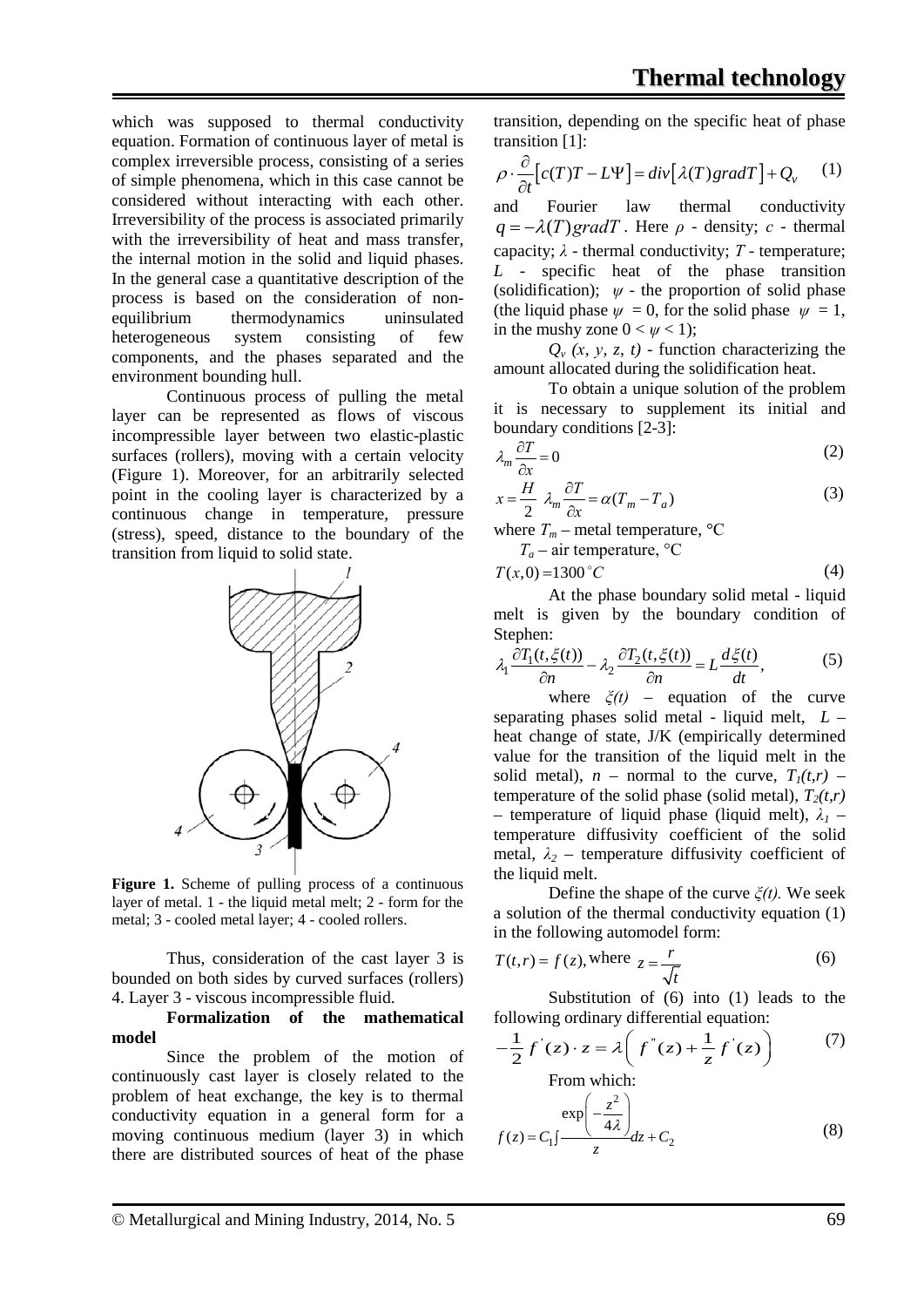where  $C_1$  and  $C_2$  – arbitrary constants of integration.

Next to finding the shape of the curve *ξ (t),* we substitute (6) into the boundary condition Stephen (5). We get:

$$
\lambda_1 \frac{1}{\sqrt{t}} f_1 \left( \frac{\xi(t)}{\sqrt{t}} \right) - \lambda_2 \frac{1}{\sqrt{t}} f_2 \left( \frac{\xi(t)}{\sqrt{t}} \right) = L \frac{d\xi}{dt},
$$
  
from which  

$$
\frac{\xi(t)}{\sqrt{t}} = \alpha = const,
$$
  

$$
\lambda_1 f_1(\alpha) - \lambda_2 f_2(\alpha) = \frac{L}{2} \alpha
$$
 (9)

Consequently

$$
\xi(t) = \alpha \sqrt{t} \tag{10}
$$

Where the coefficient *α* is defined as the solution of the transcendental equation (9) with the known value of *L* aggregate heat transition molten liquid to the solid state.

Knowing the equation of the curve *ξ (t),* separating the liquid melt phase - solid metal, we can reduce solution of original problem to the solution of the thermal conductivity equation with generalized (discontinuous) temperature conductivity coefficient:

$$
\frac{\partial T}{\partial t} = \lambda(t, r) \left( \frac{\partial^2 T}{\partial r^2} + \frac{1}{r} \frac{\partial T}{\partial r} \right),
$$
  
where  

$$
\left( \frac{\partial^2 T}{\partial t^2} + \frac{1}{r} \frac{\partial T}{\partial r} \right) \left( \frac{\partial T}{\partial r^2} + \frac{\partial T}{\partial r^2} \right) = \frac{\partial T}{\partial r^2}
$$

$$
\lambda(t,r) = \begin{cases} \frac{\lambda_1, if \ 0 \le r < \theta R + \xi(t)}{\lambda_2, if \ \theta R + \xi(t) \le r < R} \end{cases}
$$

Initial conditions

$$
T\Big|_{t=0} = T_{m,n} \, at \, 0 \le r < \theta R + \xi(t).
$$
\n
$$
T\Big|_{t=0} = T_{\mathcal{H},p} \, at \, \theta R + \xi(t) \le r < R
$$

In (fig.2, 3,4) there shown graphs characterizing the dependence of the degree amorphization of the parameters of the pulling process (rapid casting) a metal layer between the cooling rolls.



**Figure 2.** Graph of the dependence of the degree of amorphization from the temperature of the cooling wet air and the distance between the rollers.



**Figure 3.** Graph of the dependence of the degree of amorphization from pulling rate of the metal and the distance between the rollers



**Figure 4.** Graph of the dependence of the degree of amorphization from pulling rate of the metal and the temperature of the cooling wet air.